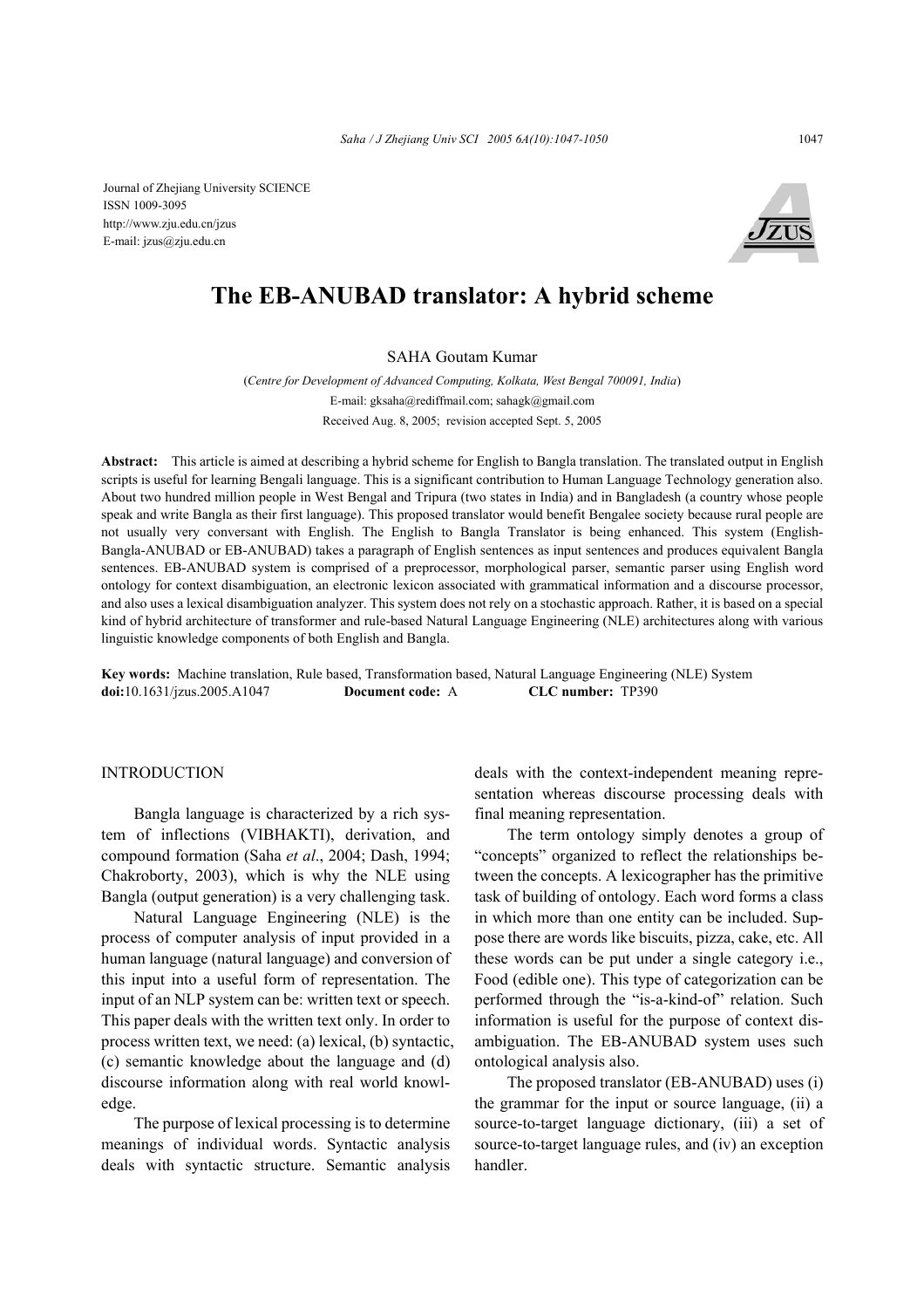## HYBRID EB-ANUBAD SYSTEM

This English to Bangla translator is based on a special architecture of rule-based and transformer architecture. Fig.1 shows various processing modules of the new hybrid translator system based on 300 rules (more rules are being developed). It is upgraded with linguistic knowledge architecture also and is provided with morphological parser, semantic parser and ontological analyzer, disambiguation processing, and discourse analyzer (Bharati *et al*., 1991; 2000; Terry, 1972; Jurafsky and Martin, 2000; Ma, 2002). The system was developed using VB 6.0 and MS Access 2000.

To begin with, the lexicon is comprised of 4000 English words only. The EB-ANUBAD translator system's user interface for input and output is shown in Fig.3. This interface shows a paragraph of English (input) sentences in the upper text box and the translated paragraph of Bangla (output) sentences in the lower text box.

## PROCESSING BLOCKS IN THE EB-ANUBAD **SYSTEM**

The parse tree for "Light the light light" is shown in Fig.2a. An English sentence follows subject-verbobject (SVO) formation.

Fig.2b shows the corresponding Bangla parse tree based on subject-object-verb (SOV) structure for the input English sentence "Light the light light."



**Fig.1 Processing blocks of the EB-ANUBAD system**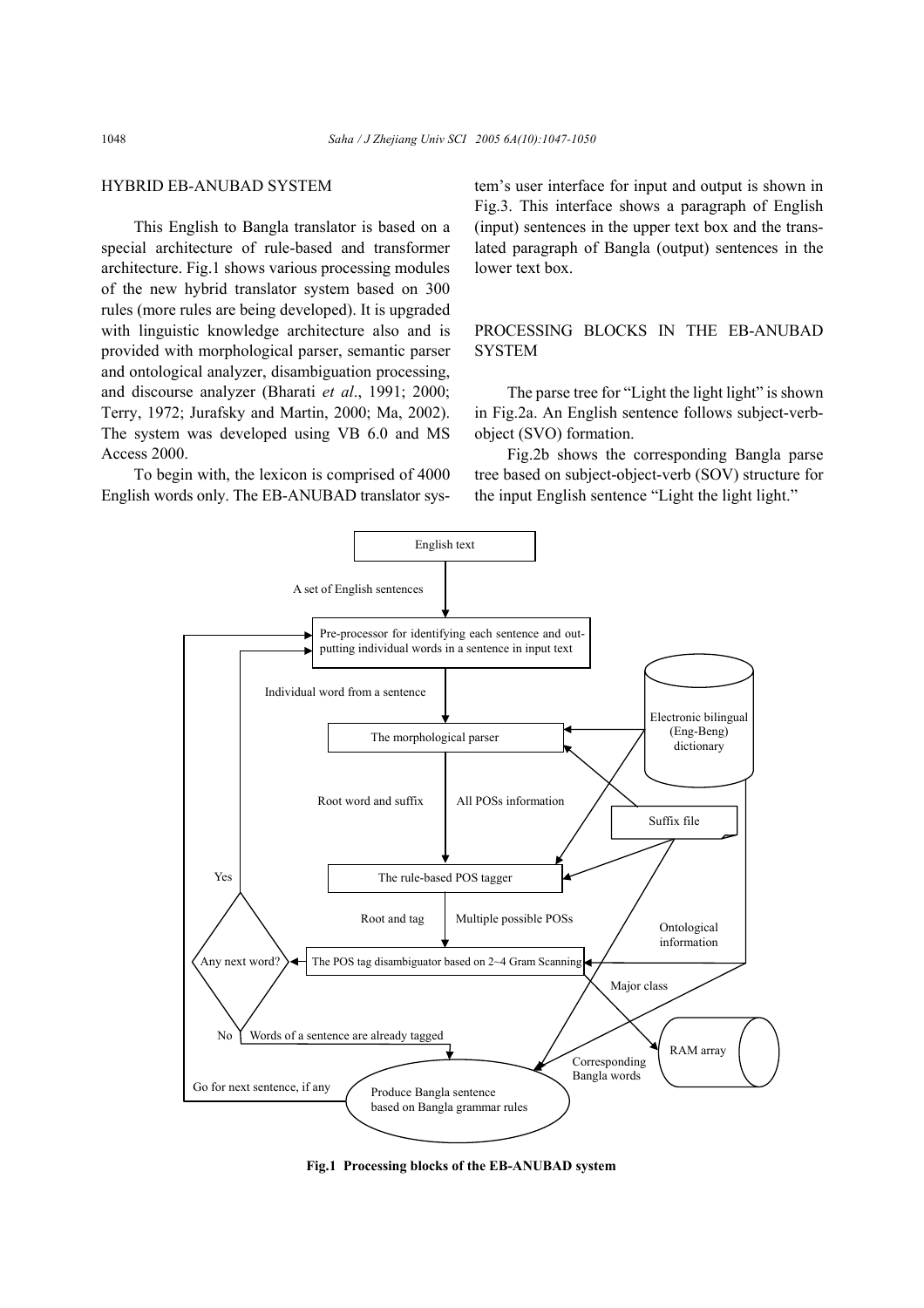

**Fig.2 The parse tree (a) and bangle parse tree (b) of "Light the light light"** 

The English-Bangla bilingual lexicon contains information on corresponding Bangla words, part-ofspeech, inflection, ontology, etc. for an English lexicon. The translator's interface is shown in Fig.3. POS ambiguity is resolved through my own rules on using 2**~**4 Gram bi-directional scanning on an English sentence. Semantic ambiguity is resolved through ontological information and surrounding words. This machine translator is not a transliteration system like the Angla-Bharati system (English to Hindi) in India which simply uses bilingual dictionary to get the target language word for an English word and produces all possible Hindi sentences against an English sentence that has POS and semantic ambiguity. My system is a deterministic system that produces the best one only. It has been tested OK with numerous sentences given by many users.

The system can handle a word that is not present in the lexicon. It can handle lexicon disambiguation (a



word with multiple part-of-speech tags or with multiple meanings) also. For example, the word "Light" (in English) has multiple POS tags namely, verb, adjective and noun. Light (verb) is Jalao (in Bangla). Light (Adjective) is Halka (in Bangla). Light (noun) is Baati (in Bangla). Again, the EB-ANUBAD system is capable of context disambiguation also.

For example, for the input sentence in English like, "I had a Pizza," the EB-ANUBAD's output is "Aami Ekta Pizza Kheyechhilam," (in Bangla). Or, for the input sentence "I had a dog", the system's output is "Aamar Ekti Kukur Chhilo" (in Bangla). The word "had" has two different context meanings. Again, for an example of POS disambiguation, the system's output is "Aamra Jol Khai" for the input English sentence "We drink water" (water as noun). Or, for the input sentence "Water the tree" (water as a verb), the system's output is "Gaachh Tite Jol Dao". Or, for the input sentence "This is a water tank" (water as an adjective), the system's output is "Eti Joler Tank".

This system does not use any pre-tagged English corpus because it is not a stochastic approach. We have not used Hidden Markov Model (HMM) also. EB-ANUBAD uses its built-in POS tagger only.

### **CONCLUSION**

This system can handle the most challenging "disambiguation" aspects of NLE through semantic net analysis. The EB-ANUBAD translator system is **Fig.3 The EB-ANUBAD interface** not exactly based on any conventional rule-based,